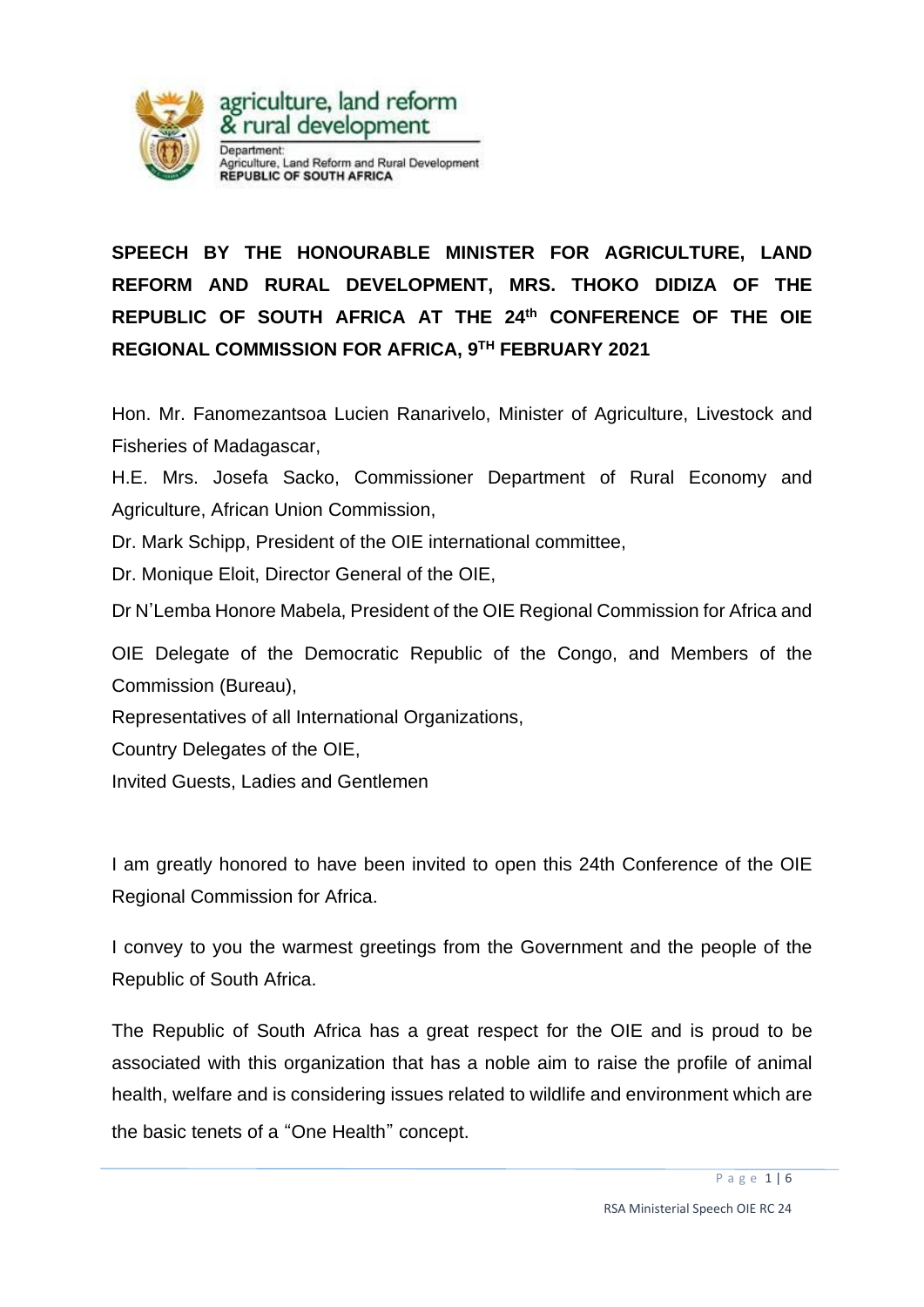This conference is taking place at the right time after the Africa Continental Free Trade Agreement commenced on the 1<sup>st</sup> of January 2021. The Africa Continental Free Trade Agreement create a single continental market for goods and services, that brings an opportunity for African countries to cooperate in the field of animal health amongst other fields, in order to facilitate trade in animals and animal products, whilst safeguarding animal and human health. I note that amongst other issues that may be discussed in this conference are harmonizing measures for trade on animals and animal products. This conference should offer the delegates an opportunity to already start considering what needs to be done fundamentally influence transformation of Africa's economy

Your Excellency's, ladies and gentlemen, animal diseases in general continue to be a serious impediment to economic progress in the world and a threat to food security. In particular, especially throughout the developing world, livestock are important in supporting the livelihoods of poor farmers, their families and labourers. As a result, enhancement of livestock production systems has a great impact on the improvement of lives and livelihoods.

All over the world, the benefits derived from animals may be lost if timely appropriate steps are not taken to curb the spread of animal diseases. It is becoming increasingly evident that the public veterinary sectors of the World have to work hand in hand with their private counterparts, para-veterinary professionals and farmers to diagnose, control and reduce the impact of animal diseases on development and public health.

I know that that the mandate and strategic objectives of the OIE that were established with the foundation of this organization have gradually evolved since 1924. The OIE's mandate in 1924 was to prevent the spread of animal diseases throughout the world. This mandate has over the years been gradually improved and expanded to include the concepts of improving animal health and welfare worldwide and went as far as assisting human development and significantly reducing the risk of transmission of diseases between animals and humans. This improved and expanded mandate could not have been more relevant and befitting as is the case now with the Covid-19 pandemic.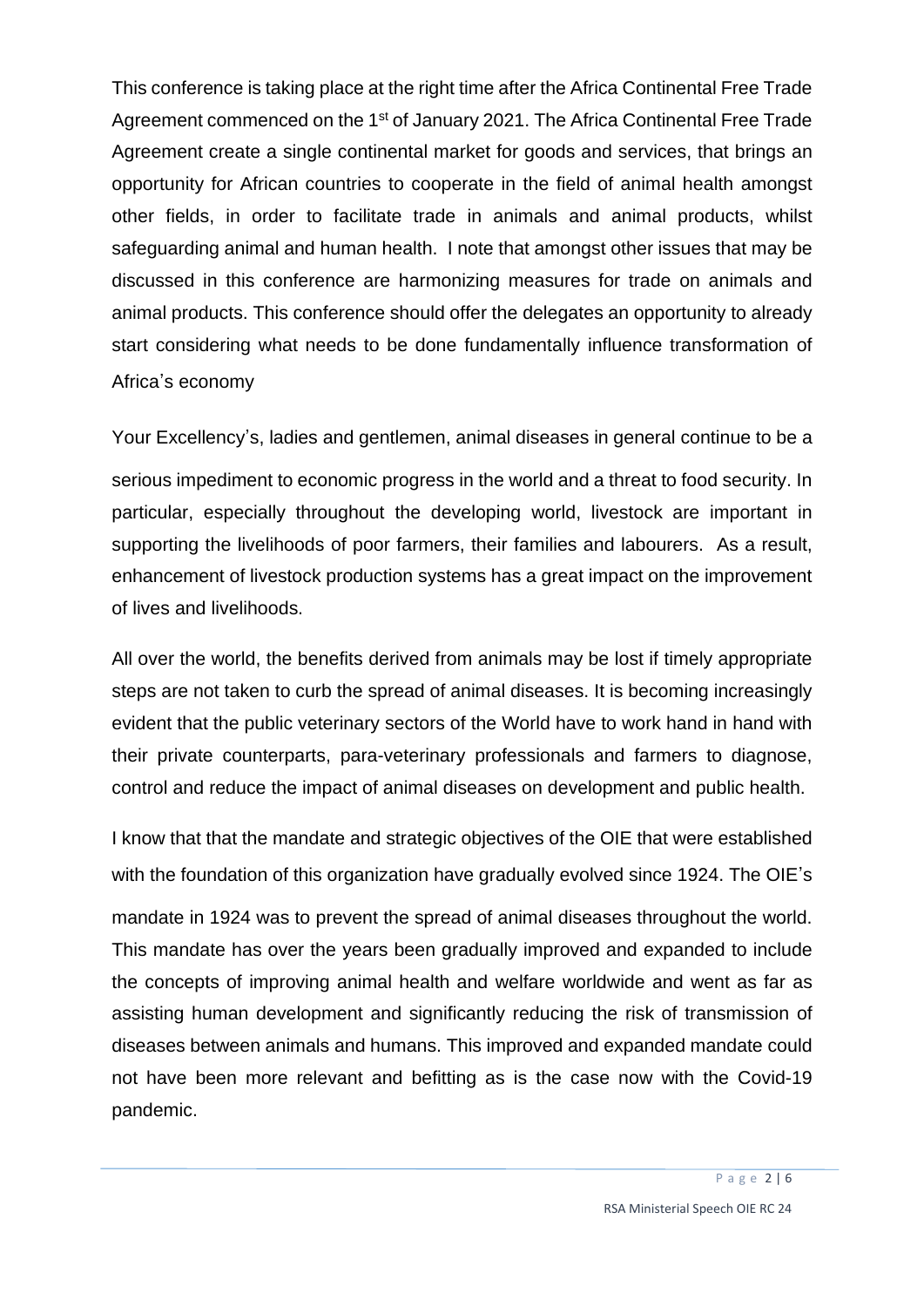The Covid-19 pandemic and the containment measures taken by all of us in different countries has affected the way business and general activities are conducted, including the way in which meetings and conferences are organized and held. In a way, the Covid-19 pandemic has forced us to fast track the implementation of the 4<sup>th</sup> industrial revolution, which may have dragged on for a number of years under a non Covid-19 pandemic world. Virtual meetings and conferences have become the norm, and these have been successfully implemented across the world without compromising the standards of decisions being made.

I am glad to see that the OIE still continues to hold their statutory meetings and conferences to facilitate decision making and still be able to determine the standards of animal health world-wide despite the challenges caused by the pandemic.

My country, as was the case in many other countries, was hit very hard by the pandemic. The pandemic has affected us in so many different ways, ranging from the most painful experience of losing our very dearest family members, friends and colleagues to affecting business operations such as trade in agricultural produce and products within and amongst countries, and logistics of conducting business such as transportation. Borders are being closed and increasingly, it has become much difficult to obtain all the products needed to conduct business, including reagents we need in our diagnostic laboratories to render the services we have been rendering in the past and thereby facilitating international trade. We have to find new ways to facilitate the movement of agricultural goods and food in pandemic times like the one we are experiencing.

Companies are affected to a large extend by the pandemic restrictions and as a result, many jobs are being lost and this is creating more difficulties for especially developing countries. In some cases, the export of certain strategic agricultural products has been prohibited by some countries in pursuit of food security of its citizens first. These challenges have thrown several of our people below the poverty line. The attainment of the sustainable development goals by 2030 as agreed to by the United Nations General Assembly in 2015, will most definitely be much more difficult to realize.

In the African continent and elsewhere in the world, where poverty and food security were already high, the advent of the pandemic has compounded the food insecurity threat and made it unbearable for many poor citizens. The pandemic has exposed the

P a g e 3 | 6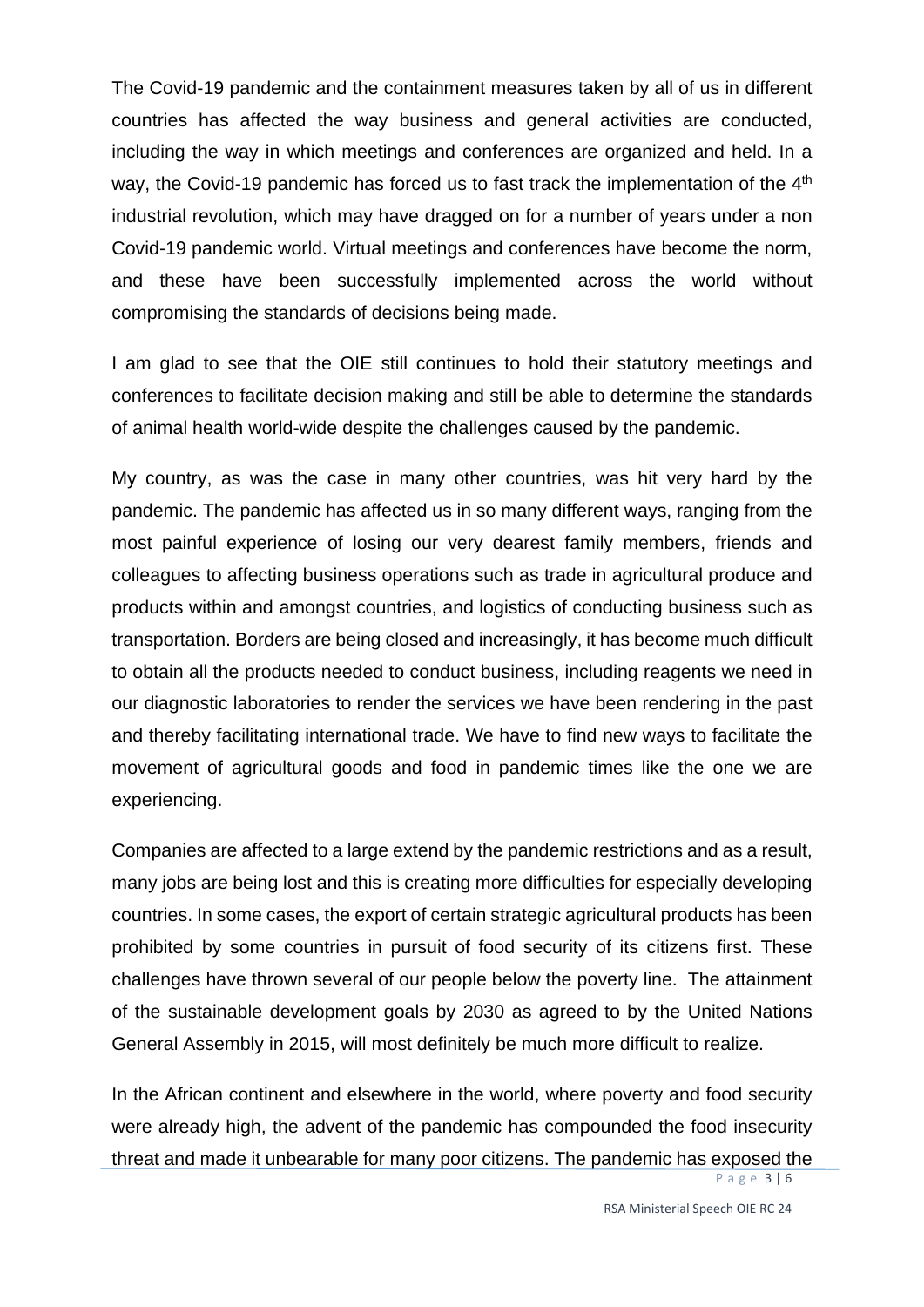sometimes hidden realities of hardships across the world, including lack of food reserves for many poor people to survive the Covid-19 lockdown restrictions, lack of clean water for consumption and sanitation.

It has been said by some that when the Covid-19 pandemic is over, the world must not return to the way it was prior to the outbreak, but to a better place where there is much more equality and improved livelihoods for all citizens of this planet. This can be achieved through learning from the comradery that is currently at an exemplary level across all countries in fighting this pandemic. The same model should be implemented in fighting the poverty pandemic, which has been there for much more than the Covid-19 and can be argued that it has decimated much more people over the years.

I encourage the OIE to work together with other organizations to contribute in helping to win this battle with the invisible enemy and also think of innovative ways to prevent spillages of viruses and other pathogens across animals and humans to avoid similar situations like what we are currently experiencing from happening again.

Not only are these interventions relevant for this pandemic, with the emergence and re-emergence of important animal diseases, some of which are potentially zoonotic, surveillance has become an essential tool for early disease detection which paves a way to a rapid response against such diseases.

A well-functioning diseases surveillance system provides information for planning, implementation, monitoring and evaluation of health intervention programmes for both animals and humans. Similar statements can be made regarding the environment to complete the "One Health" approach.

Based on the OIE recommendations and guidelines, many countries adopted ideal packages of epidemio-surveillance principles. However, many constraints and impediments are encountered in the implementation of these principles. These constraints include amongst others, financial, logistical, technological constraints and lack of technical skills.

All of us must develop well thought out interventions to limit the impact of these constraints on animal diseases control and public health.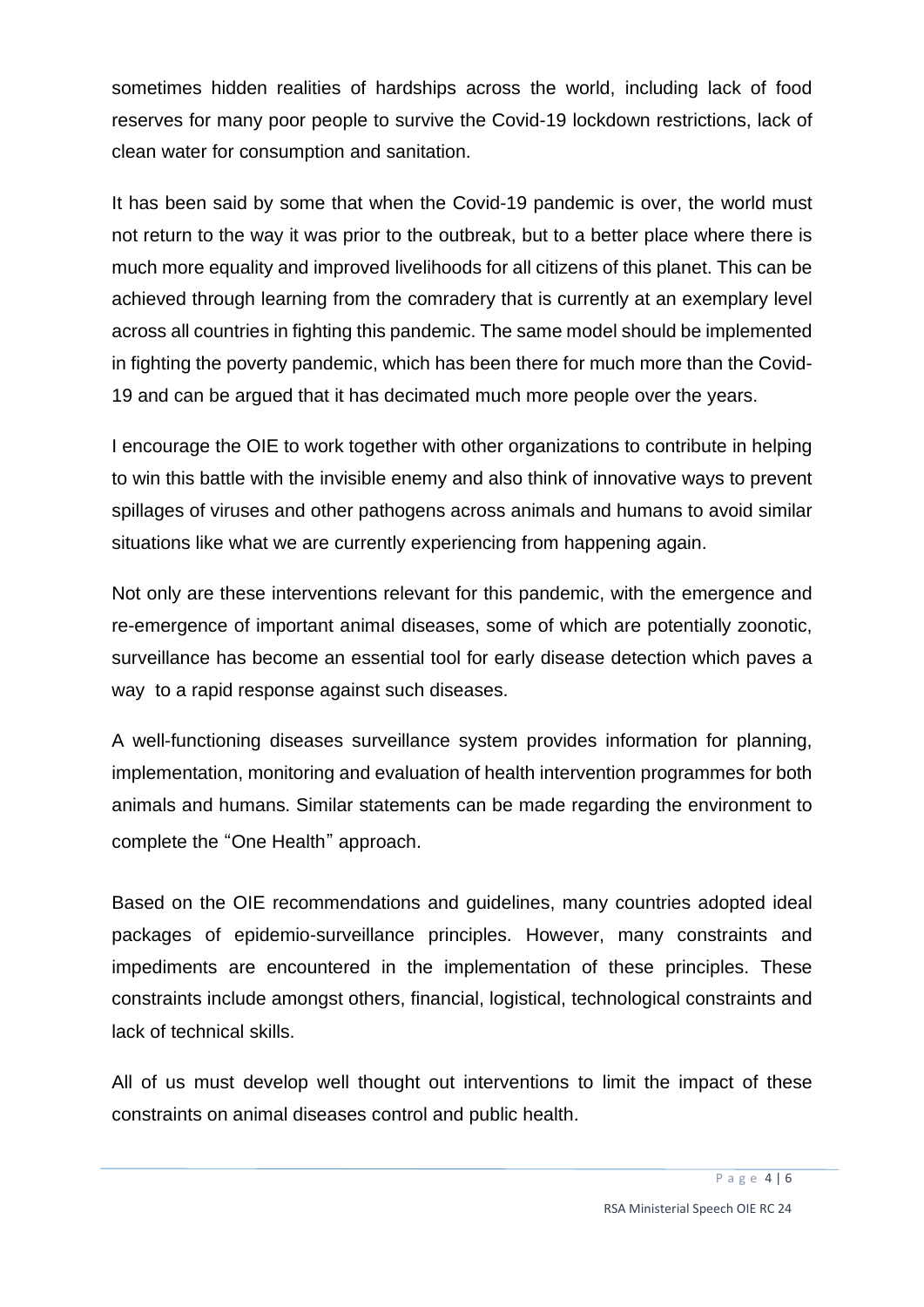We have to use available communication technologies to disseminate information to everyone in the world for purposes of early warning. This will make it easy for instant reporting of diseases, reducing the reaction times of the veterinary services and other organisations.

The veterinary services should still be able to function within the confines of the law despite the challenges experienced in a pandemic. The veterinary services should still be able to perform the necessary services like diseases surveillance and reporting. As you may know some of these functions are done to ensure that there is sufficient and safe food for everyone. My government had at the beginning of the pandemic ensured that the veterinary services were still able to conduct the necessary work by declaring veterinary services as essential services. Despite the challenges, we still were able act on and to report diseases outbreaks.

We can no longer characterize animal diseases challenges as challenges of the developing world, considering the current situation and with the understanding that diseases know no borders.

Knowing very well that the pandemic we are experiencing now may be categorized as a human health problem, the world needs all available expertise including the veterinary expertise to help bring the pandemic situation under control. I call for all these expertise and knowledge to be made available to the relevant committees that are set to deal with various aspects of the pandemic at national and international levels and help quickly resolve the pandemic.

It is a known fact that veterinarians and para-veterinary professionals are experienced handling and resolving various animal diseases outbreaks and such expertise in outbreak response management needs to be brought onto the table to combat the Covid-19 pandemic. This also means sharing of common diagnostic, therapeutic and preventive resources with the human health counterparts.

This is in addition to all your efforts to beef up the veterinary services and build up the expertise in terms of the Performance of Veterinary Services (PVS) exercise and efforts to standardize global veterinary education.